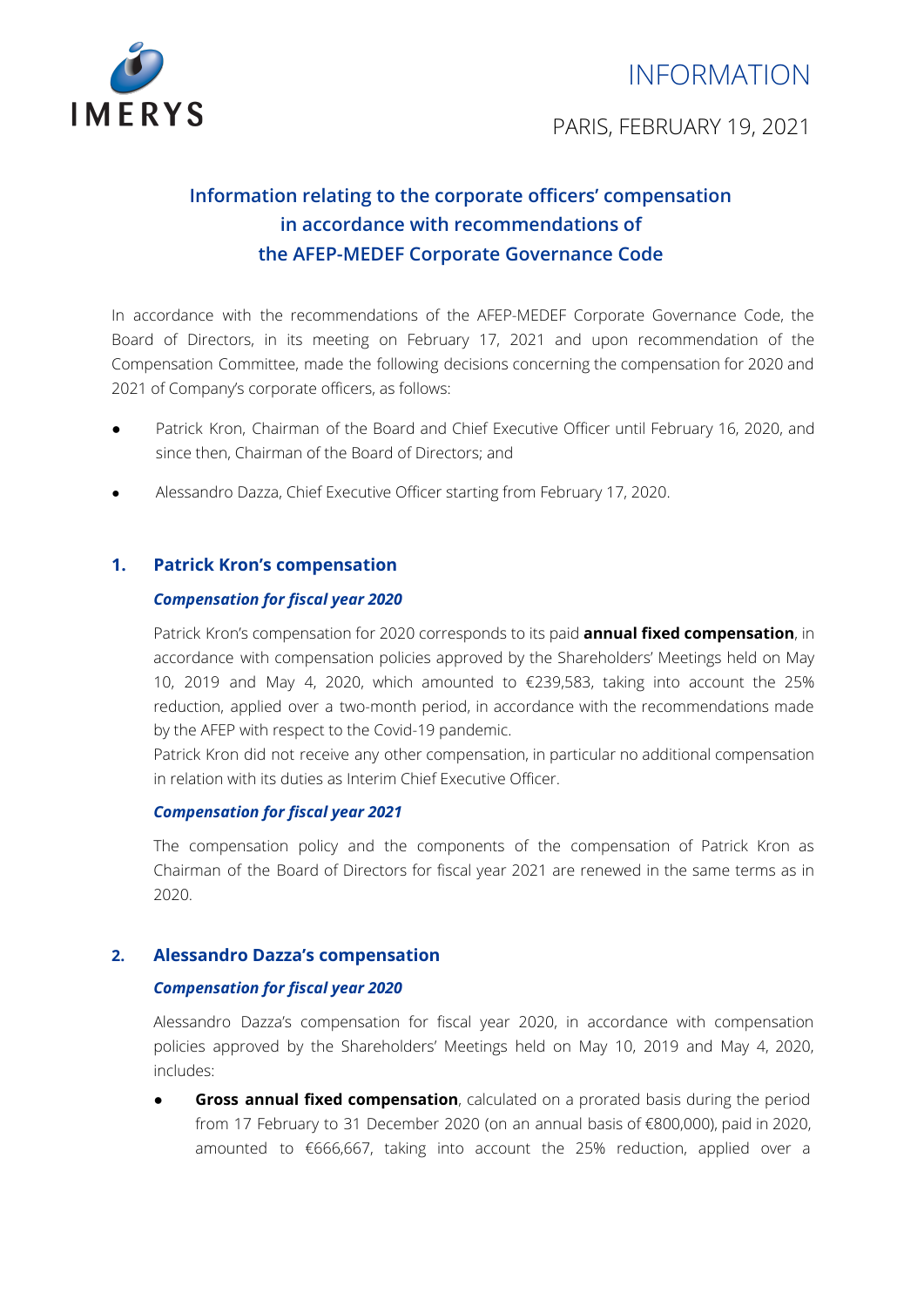two-month period, in accordance with the recommendations made by AFEP with respect to the Covid-19 pandemic;

● **Annual variable compensation** amounted to €742,000, représenting 106% of his fixed compensation (excluding Covid reduction).

This amount reflects the achievement of:

- ➔ 83.8% of the **quantitative targets**; and
- → 115% of the **individual performance<sup>1</sup>** targets (reflecting a factor of 1.15, which may range between 0.8 and 1.2).

After having acknowledged that the specific workplace health & safety objective was achieved, the Board of Directors decided not to apply the 3% increase to the Chief Executive Officer's annual variable compensation, in line with the compensation policy 2021 proposal which will be submitted to the Shareholders on May 10, 2021 for approval.

The payment of this variable compensation is subject to the approval of the Shareholders' Meeting on May 10, 2021.

● Grant of 120,000 **performance shares**, representing a fair accounting value of €2,567,760 as of December 31, 2020. These shares are subject to the same financial performance conditions as those applicable to the 2020 General Performance Share Plan granted to the Group's senior managers.

With exception of the benefits in kind in 2020 representing an amount of €93,230, and without prejudice to the commitments given by the Company to Alessandro Dazza, concerning termination benefits, non-compete indemnity and complementary pension plan, no other compensation was paid or granted to Alessandro Dazza in 2020.

# *Compensation for fiscal year 2021*

The compensation policy and components of compensation concerning Alessandro Dazza for fiscal 2021 would be as follows:

- **Gross annual fixed compensation:** €800,000 (unchanged compared to 2020).
- **Annual variable compensation:**

The variable compensation amount will be determined by the Board of Directors, upon recommendation of the Compensation Committee, in the course of 2022, after having assessed the fulfillment of the quantitative criteria related to the financial performance and the personal criteria related to the individual performance, as follows:

# ➔ **Quantitative criteria related to the financial performance**

The quantitative criteria are the following: revenue organic growth (20%), net income from current operations (40%), and free operating cash flow (40%).

The amount derived from the fulfillment of quantitative criteria related to the financial performance will be calculated on the basis of 110% of the annual fixed compensation. In the event annual quantitative targets are overreached, the

<sup>&</sup>lt;sup>1</sup> It is reminded that the Chief Executive Officer individual performance targets were linked to its work on organization and leadership, the implementation of the transformation plan, the operational action plan for commercial conquest, the strategic reflections in connection with the Board of Directors and the implementation of the CSR "sustainagility" program.

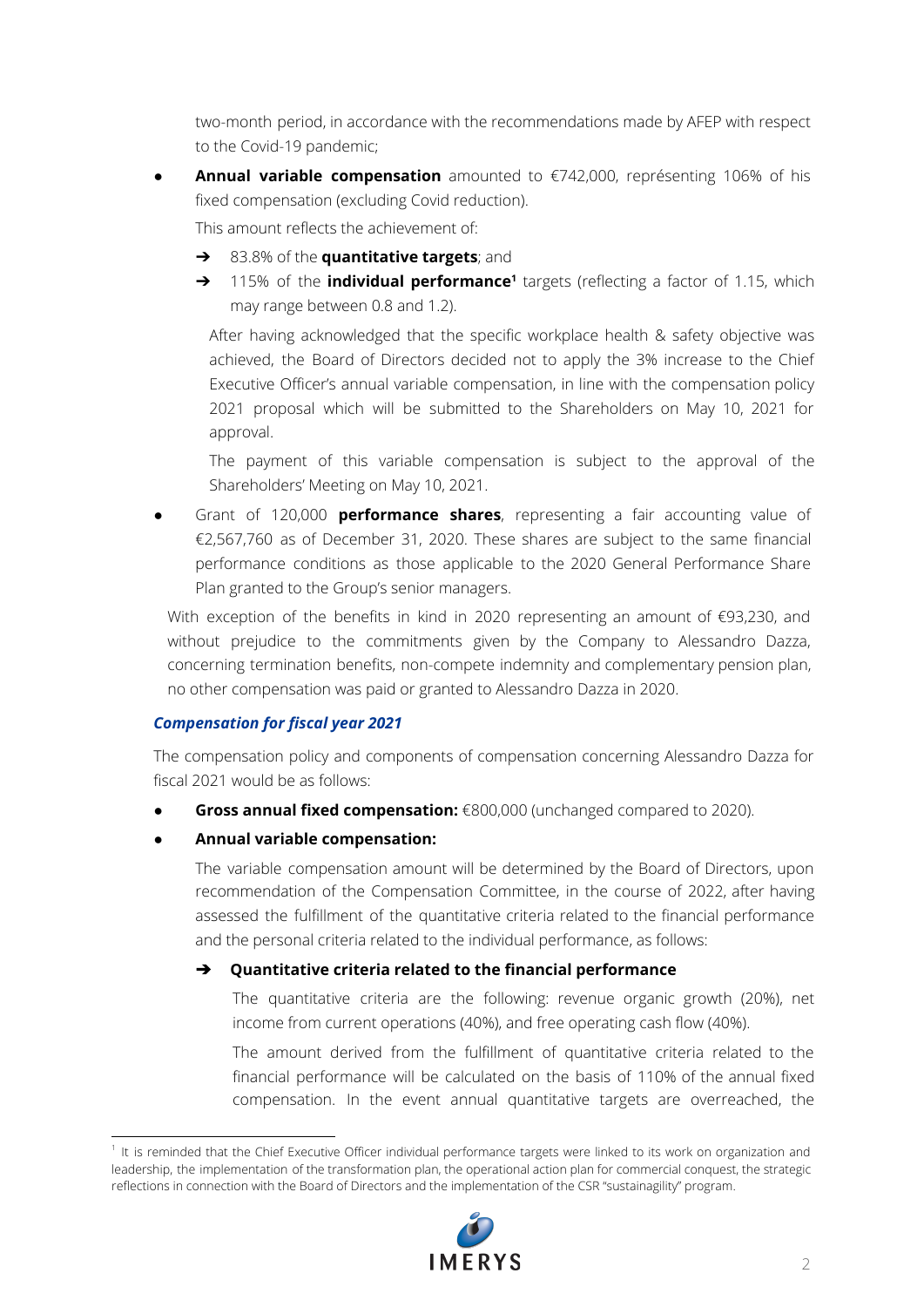amount of variable compensation awarded for financial performance may represent up to 137.5% of the annual fixed compensation. The percentage of achievement of quantitative criteria is capped at 125% of the targeted achievement.

#### ➔ **Personal criteria related to the individual performance**

A factor of between 0.8 and 1.2 would be applied to the amount derived from measuring the fulfillment of quantitative criteria, to reflect individual performance.

The individual criteria are linked to various actions to accelerate the organic growth as well as appropriate actions to face a difficult economic and sanitary environment, and the implementation of the "Sustainagility" CSR program (including workplace safety objective) as part of the Group's strategic priorities. Confidential nature of such personal criteria prevents their full disclosure.

The maximum total variable compensation that may be granted is capped at 165% of annual fixed compensation.

# ● **Long-term incentive payments in the forme of shares or securities carrying rights to shares**

Subject to the approval by the Shareholders' Meeting of the required authorizations granted to the Board of Directors, 75,000 performance shares could be granted to Alessandro Dazza for 2021. These shares would be subject to the vesting and lock-up periods determined by the applicable plan and to the rules regarding restrictions of shareholdings applicable to the Chief Executive Officer. The granted shares would be subject to the same financial performance conditions as those applicable to the 2021 general performance share plan offered to the Group's senior managers.

### ● **Other benefits and commitments**

Any benefits in kind, termination benefit, non-compete indemnity, post-employment commitments are granted in the same terms and conditions as in 2020 compensation policy.

#### \*\*\*

All elements above will be further detailed in the Company's Universal Registration Documentation for fiscal year 2020.

In application of article L. 22-10-8 and L. 22-10-34 of the French Commercial Code, uon the Board proposal, the Company's Shareholders shall vote on the compensation policy of corporate officers for 2021 (*ex-ante* vote) and to approve the components of compensation of corporate officers for 2020 (*ex-post* vote) at the next Shareholders' Meeting.

*The world's leading supplier of mineral-based specialty solutions for industry with €3.8 billion in revenue and* 16,400 employees in 2020. Imerys delivers high value-added, functional solutions to a great number of sectors, from *processing industries to consumer goods. The Group draws on its understanding of applications, technological knowledge and expertise in material science to deliver solutions by beneficiating its mineral resources, synthetic minerals and formulations. Imerys' solutions contribute essential properties to customers' products and their*

\_\_\_\_\_\_\_\_\_\_\_\_\_\_\_\_\_\_\_\_\_\_\_\_\_\_\_\_\_\_\_\_\_\_\_\_\_\_\_\_\_\_\_\_\_\_\_\_\_\_\_\_\_\_\_\_\_\_\_\_\_\_\_\_\_\_\_\_\_\_\_\_\_\_\_\_\_\_\_\_\_\_\_\_\_\_\_\_\_\_\_\_\_\_\_\_\_\_\_\_\_\_\_\_\_\_\_\_\_